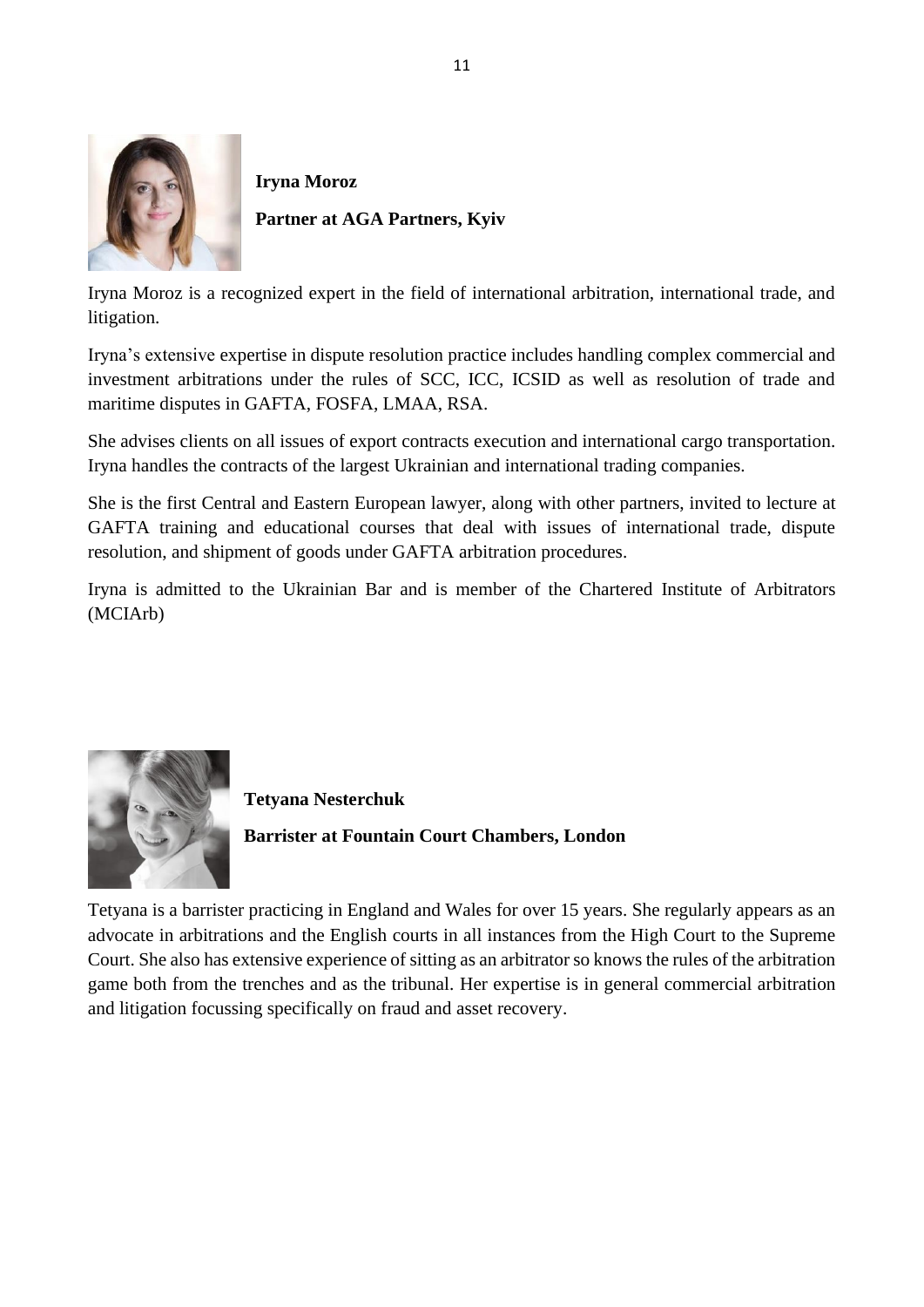# **About Ukrainian Arbitration Association**

**The Ukrainian Arbitration Association (UAA or Association)** is a non-profit NGO that brings together lawyers, regardless of their belonging to a particular jurisdiction, who are professionally engaged or interested in international arbitration.

Established in 2012, the UAA has become the main driving force promoting Ukraine and, in particular, Kyiv as a venue for international arbitration, promoting greater usage of international arbitration in Ukraine, establishing arbitration-friendly environment in Ukraine, expanding knowledge and exchange of experience, as well as enhancing cooperation among arbitration practitioners from around the world.

The UAA is not an arbitration institution. It actively cooperates with the leading arbitration institutions in various jurisdictions.

UAA intends to provide assistance to *ad hoc* arbitration.

In 2021, UAA has over **100 members** from **11 jurisdictions.**

### **About UAA Annual Arbitration Conference**

On 26-27 May 2021 UAA holds its inaugural Annual Arbitration Conference in online format.

The language of the conference is English (without translation). Time of the program is Kyiv time.

### **Program of the UAA Annual Arbitration Conference**

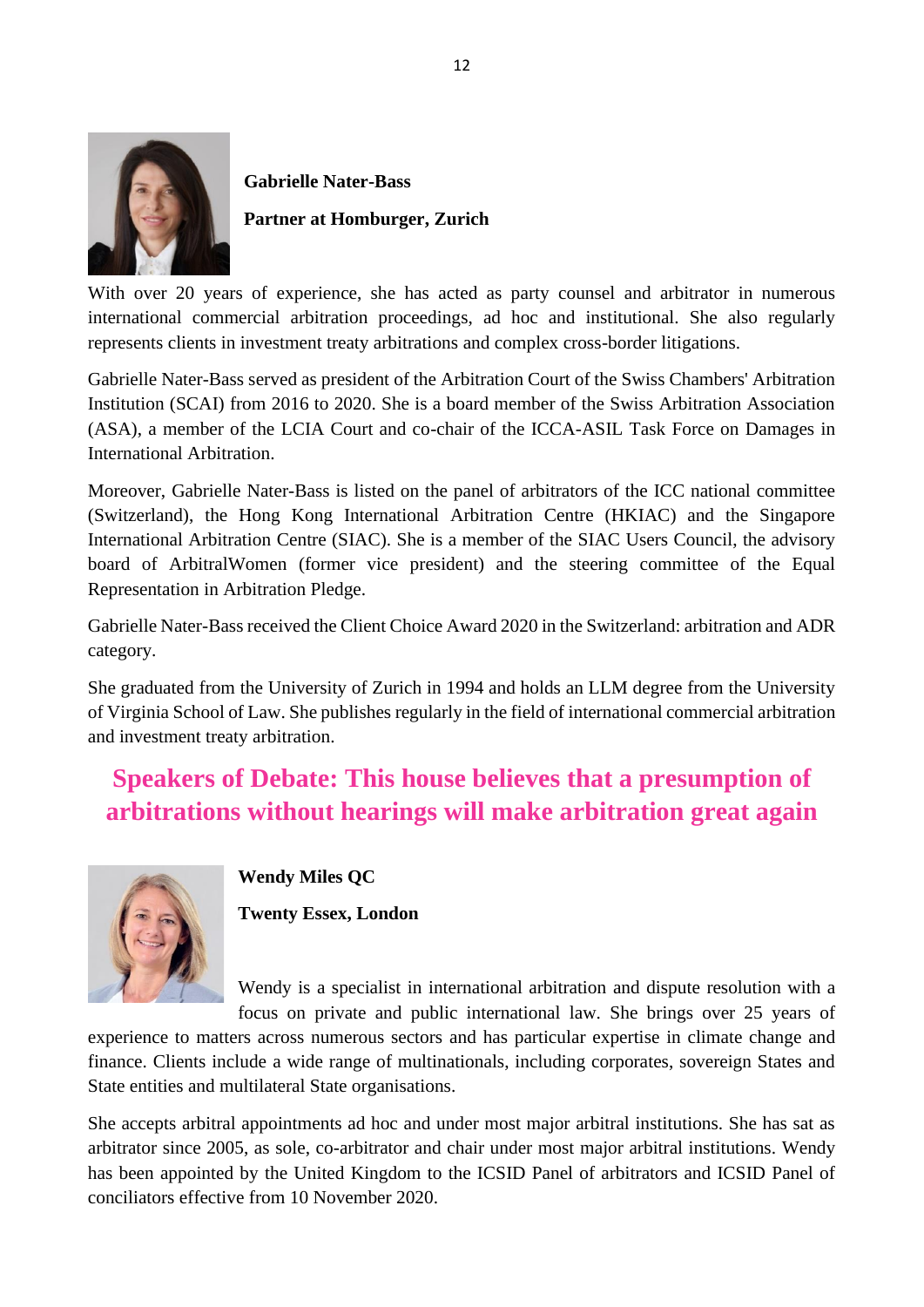# **Keynote speaker of the UAA Annual Arbitration Conference**



**Alexis Mourre**

**President of the ICC International Court of Arbitration, Paris**

Alexis Mourre has served as parties' counsel, President of the Tribunal, Co-Arbitrator, Sole Arbitrator or Expert in more than 260 international arbitrations, both ad hoc and before most international arbitral institutions (ICC, ICSID, LCIA, ICDR, SIAC, SCC, DIAC, VIAC, etc.). He established his own arbitration practice in May 2015, after having founded Castaldi Mourre & Partners in 1996, now a 35 lawyer firm specializing in arbitration and dispute resolution.

He is the author of numerous books and publications in the field of International Business Law, Private International Law and Arbitration Law. He is founder and former editor in chief of Les Cahiers de l'Arbitrage – The Paris Journal of International Arbitration, a leading French publication in the field of Arbitration.

Since July 1st 2015, Alexis Mourre has been the President of the ICC International Court of Arbitration, and was Vice-President of the Court from 2009 to 2015. He was Vice President of the ICC Institute of World Business Law from 2011 to 2015. Formerly, he had served as co-chair of the IBA Arbitration Committee (2012-2013), LCIA Court member (2012-2015) and Council member of the Milan International Chamber of Arbitration (2006-2014). He is a member of a large number of scientific and professional institutions dedicated to Arbitration and Private International Law. He is the founder and former president of Paris Place d'Arbitrage/Paris the Home of International Arbitration.

He is fluent in French, English, Italian and Spanish, and has a working knowledge of Portuguese.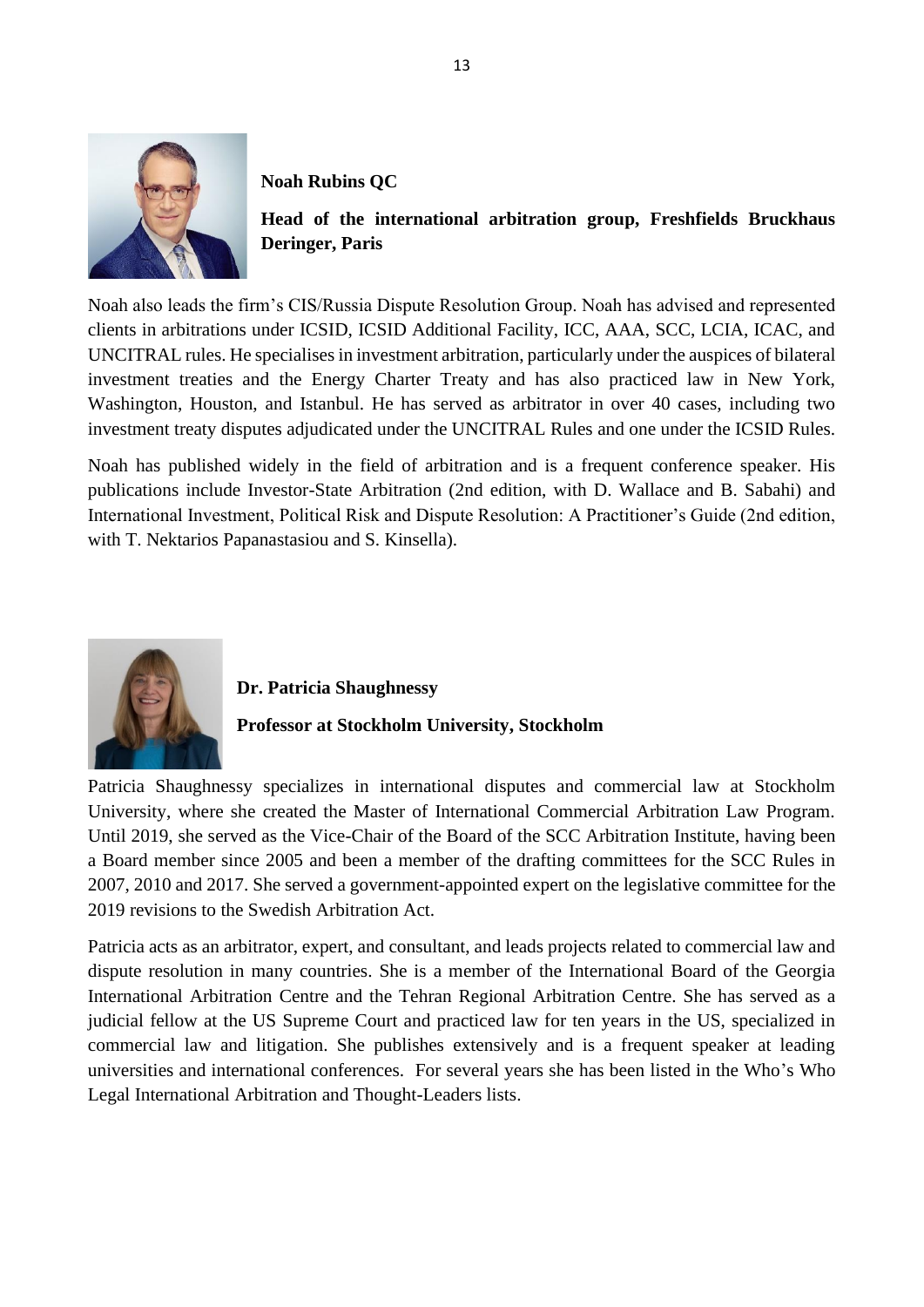# **Speakers of the UAA Annual Arbitration Conference**



**Olena Perepelynska**

**President of the Ukrainian Arbitration Association, Partner, Head of Arbitration Practice, INTEGRITES, Kyiv**

Olena is a Partner and Head of Arbitration Practice at INTEGRITES. She has acted as counsel in about 90 arbitrations under the Arbitration Rules of the ICC, SCC, LCIA, SCAI, ICAC and MAC at UCCI, ICAC at CCIRF, GAFTA, FOSFA, LMAA, UNCITRAL and others. She has also acted as arbitrator in more than 50 arbitrations seated in Almaty, Bishkek, Kyiv, London, Minsk, Paris and Stockholm.

Olena Perepelynska serves as President of the Ukrainian Arbitration Association, Member of the ICC International Court of Arbitration in Paris, Member of the TIAC Court of Arbitration, Board Member of the Arbitration Court "Chamber of Arbitrators" in Minsk and Member of the Global Steering Committee of the ERA-PLEDGE.

Olena is admitted to the Ukrainian Bar and chairs the ADR committee of the Ukrainian National Bar Association. She is a Fellow of the Chartered Institute of Arbitrators (FCIArb) and member of its the Approved Faculty List. Olena is fluent in Ukrainian, Russian, English and Spanish, has working knowledge of German, and speaks basic French.

### **Speakers of Session 1: Access to Arbitration**



#### **Anna Guillard Sazhko**

**Associate, International Arbitration practice, Shearman & Sterling, Paris, UAA Board Member**

Anna has extensive experience in international arbitrations under the ICSID, UNCITRAL, SCC and ICC Rules with a particular focus on Ukraine and the CIS region.

Anna is a Board Member of the Ukrainian Arbitration Association, member of the Executive Committee and Coordinator of the Mentorship Program at Young ISTAC, founding member of Nash Arbitrazh, member of the ICC Commission on Arbitration and ADR, member of the Committee on Alternative Dispute Resolution of the Ukrainian National Bar Association (UNBA) and member of the Organizing Committee of the Eastern European Dispute Resolution Forum (EEDRF).

Anna is admitted to practice law in France and Ukraine and speaks English, French, Russian, Ukrainian and elementary Turkish.

Anna is recognized as a Future Leader in International Arbitration by Who's Who Legal.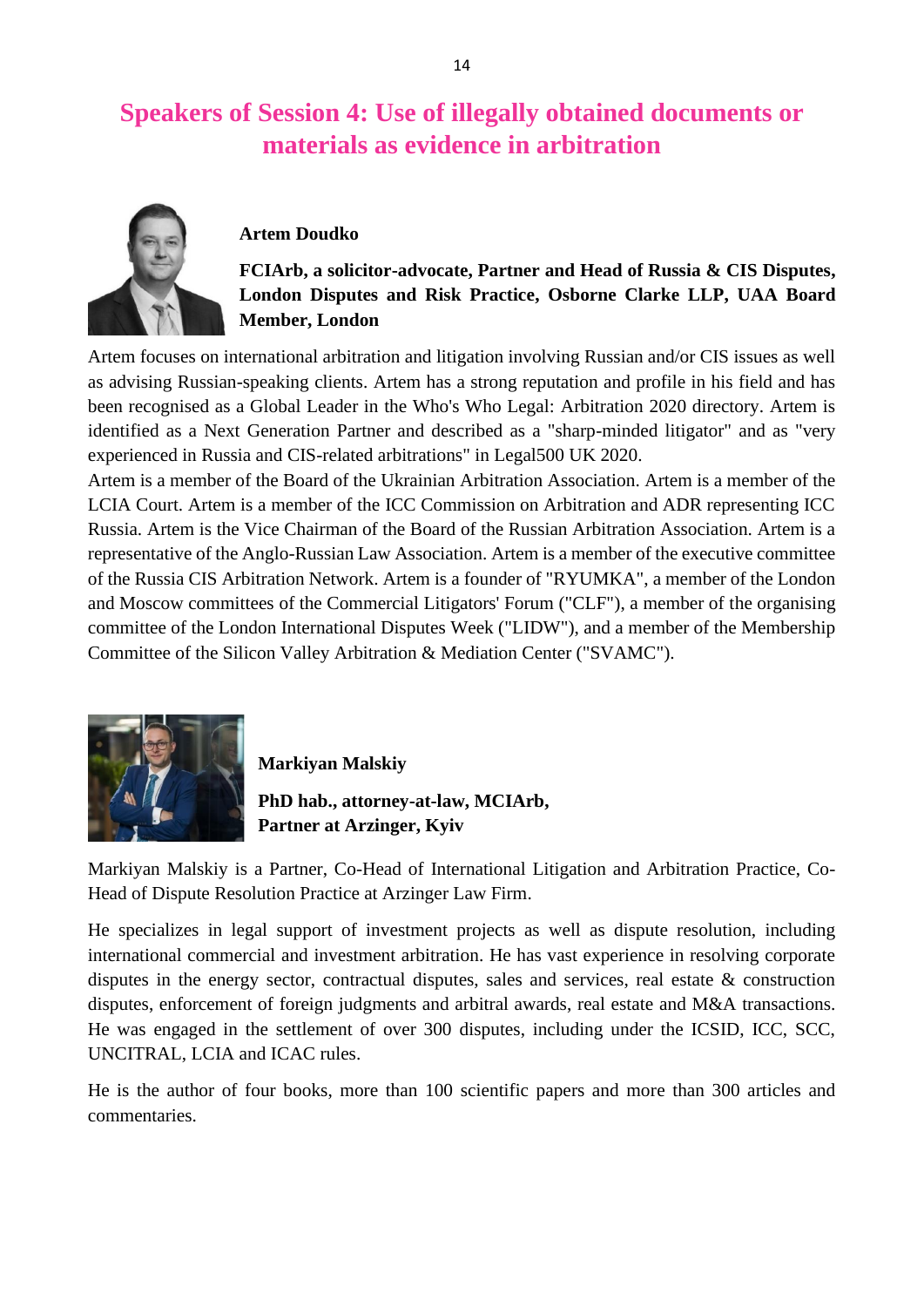

#### **Svitlana Romanova**

### **Chief Legal Officer at METINVEST HOLDING LLC, Kyiv**

Prior to joining METINVEST in 2012, Svitlana was a Partner at International legal company "Baker and McKenzie – CIS Limited" in Ukraine.

METINVEST legal team is the largest within Ukrainian private sector and embraces over 200 lawyers, including 32 lawyers working out of Group HQ in Kyiv. In her role, Svitlana is responsible for management of all Group's lawyers and legal matters, providing overall legal support of all METINVEST businesses in Ukraine, Europe and the US.

METINVEST legal team is regularly recognized as the best legal department of Ukraine and CIS, as well as included in GC POWERLIST: CENTRAL AND EASTERN EUROPE. Likewise, many inhouse lawyers at METINVEST received accolades as top professionals in their respective fields of practice.



**Maria Hauser-Morel Counsel, HANEFELD, Paris**

Maria Hauser-Morel is based in the Paris office of HANEFELD, a top tier international dispute resolution boutique firm with offices in Germany and France. She acts as counsel and arbitrator in international arbitration proceedings, focusing on construction & engineering (specifically FIDIC model contracts) disputes, energy disputes and disputes involving states and state entities.

Maria is a Polish qualified lawyer. She is also admitted to practice as *avocat* in France (Directive 98/5/EC). Maria holds a doctorate of law from the University of Wroclaw (Poland) and a Master of European and International Business Law of the University of Saint Gallen.

Prior to joining HANEFELD, Maria worked in a reputable Polish and international law firms as well as at the Secretariat of the ICC International Court of Arbitration. There, she headed the Case Management Team that primarily handles matters from Central and Eastern Europe, often involving sovereign States or State related entities.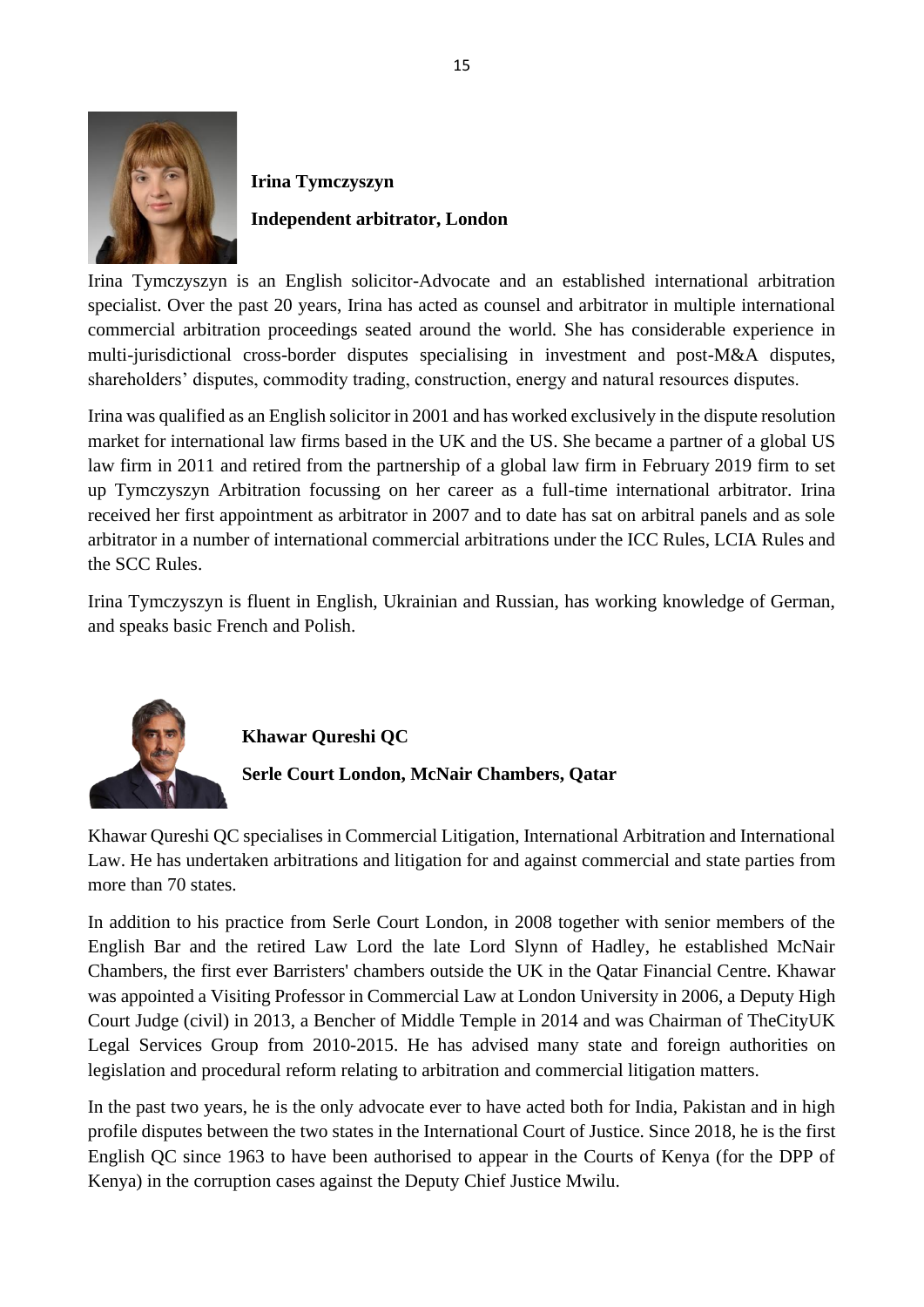

### **Prof. Dr. Ziya Akinci Founding Partner, Akinci Law Office, Istanbul**

Ziya Akinci, the founding partner of Akinci Law Office, carries out his duty as the President of Istanbul Arbitration Centre (ISTAC). Dr. Akinci served as a member of the ICC International Court of Arbitration and he is in list of ICSID Arbitrators Panel. He is also head of the International Private Law Division of Galatasaray University Faculty of Law.

Prof. Akinci focuses primarily on dispute resolution and has acted as counsel and sole arbitrator in many international proceedings, including international construction projects, energy projects, investment disputes, mergers and acquisitions, international commercial disputes.

Prof. Akinci has authored numerous publications on topics including but not limited to international arbitration, international construction law, applicable law to the contracts and the international carriage of goods by road.



#### **Rytis Valunas**

**Chief Administrative Officer & General Counsel at KN, Board Member at Baltpool, UVC, Vilnius** 

Rytis is a CAO & General Counsel at KN, a Lithuanian state-controlled energy company operating oil and LNG terminals. He previously led a legal team which was responsible for execution of Lithuania's LNG Terminal Project, a national strategic project. He has also worked as an attorney at law specializing in business dispute resolution and lectured on international trade law. Rytis has interned at the European Commission, Cabinet of Commissioner for Customs, Taxation and Antifraud and Embassy of Lithuania to the United States in Washington D.C. acting as energy policy adviser.

Rytis holds LL.M. Degree with focus on international energy policy and international trade law at The Fletcher School of Law and Diplomacy and Joint Master's Degree at Ghent University and Mykolas Romeris University. Rytis has also studied at Harvard Law School and Lund University. In 2015 Rytis received Lithuania's Lawyer of the Year 2015 Award by the In-House Lawyers Association. In the past four years he focused on additionally developing his career as a board member at private companies in energy and real estate. In 2018 he graduated with EMBA degree from the Baltic Management Institute.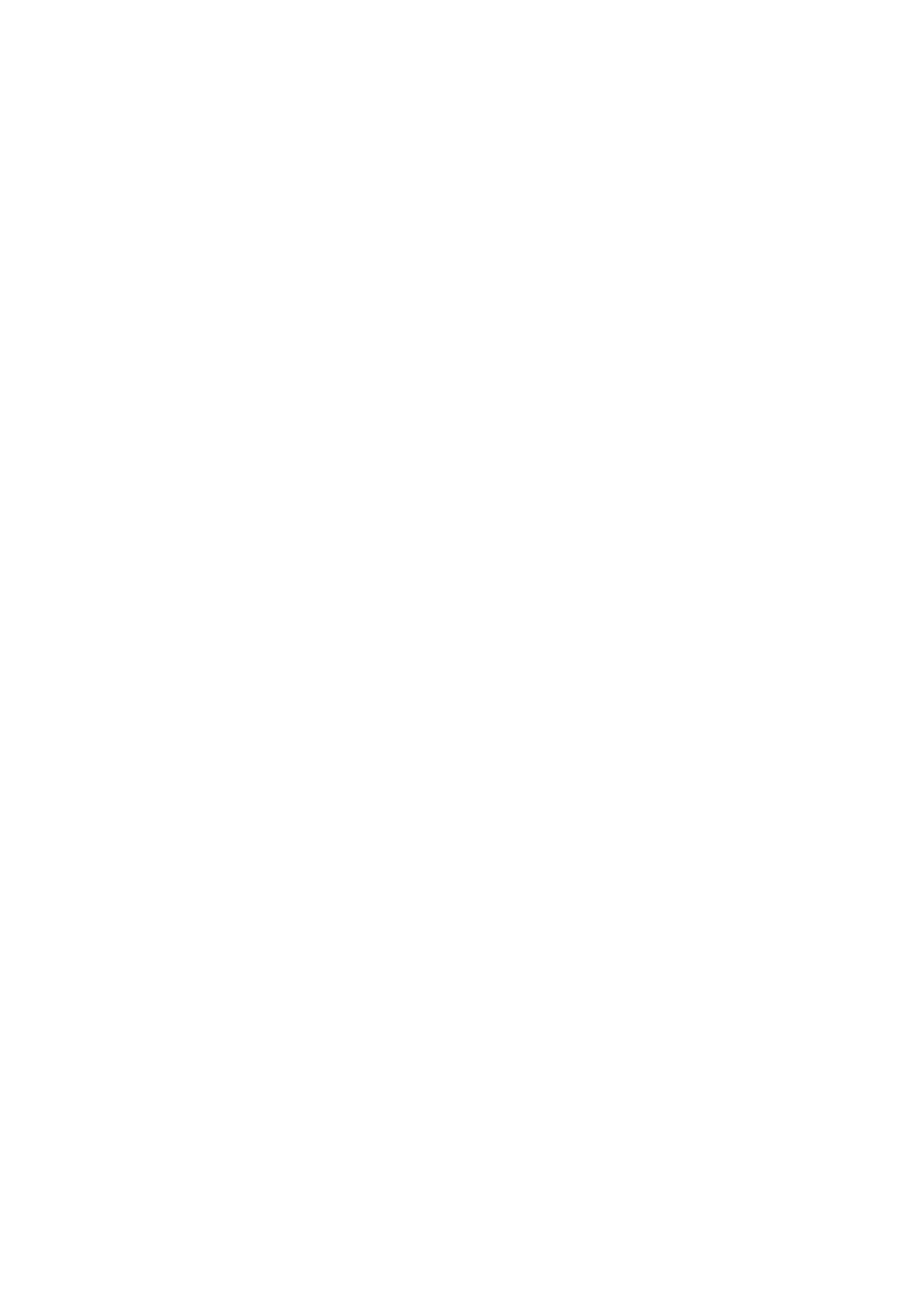### **Speakers of the UAA Special Presentations: Recognition and enforcement of arbitral awards – 2006-2020 Statistics for Ukraine**



#### **Serhii Uvarov**

### **UAA Secretary General, Partner at INTEGRITES, Kyiv**

Serhii Uvarov focuses on commercial and investment arbitration, arbitration-related litigation and cross-border commercial litigation. He advised clients on transnational insolvency and receivership, fraud investigation, including anti-bribery probes, as well as recognition and enforcement of foreign judicial and arbitral awards in Ukraine.

He represents the Ukrainian state authorities and state companies before foreign courts and international tribunals. He was involved in arbitral proceedings under LCIA, SCC, ICC, UNCITRAL, SIAC, JAMS, LMAA, ICAC at CCI оf the Russian Federation and ICAC at UCCI Arbitration Rules.

Serhii serves as a Secretary General of the Ukrainian Arbitration Association. He is also a co-chair of the working group conducting comprehensive analysis of the Ukrainian court practice since 2006, related to recognition and enforcement of arbitral awards. He is also a member of the board of the Alternative dispute resolution Committee of the Ukrainian Bar Association and arbitrator at Domestic Arbitration Court at the UCCI.



#### **Oleksii Maslov**

#### **Senior Associate with dispute resolution practice of AVELLUM, Kyiv**

Oleksii primarily focuses on international arbitration, including international commercial and investment arbitration, and cross-border litigation. Oleksii has strong expertise in M&A transactions and corporate law.

Oleksii regularly advises and represents international and Ukrainian clients in highprofile arbitrations under the Rules of the ICC, LCIA, ICSID, UNCITRAL and ICAC at the Ukrainian Chamber of Commerce and Industry. He also advises clients on complex crossborder litigations, involving such jurisdictions as Cyprus, the BVI, the UK and Ukraine. His recent experience includes representing an international investment company in a LCIA arbitration, advising Czech industrial manufacturer in 4 simultaneous arbitrations before the ICAC at UCI and advising large group of investors on a potential investment claim.

Oleksii is an active member of Ukrainian arbitration community and regularly participates in preparation of amicus curiae briefs for Ukrainian courts. He is a member of the Chartered Institute of Arbitrators (CIArb) and the Ukrainian Arbitration Association.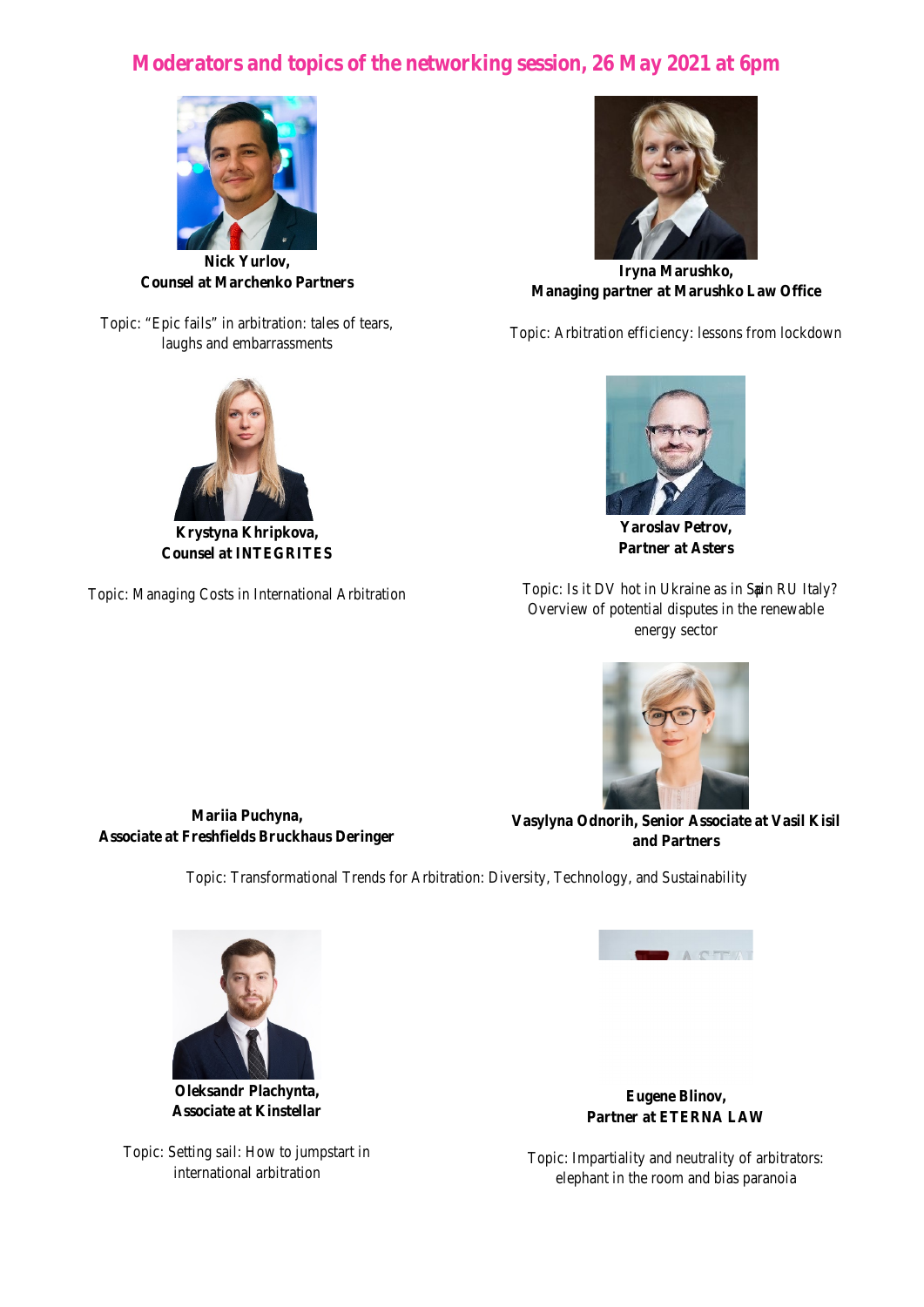### **Speakers of Session 2: Decision making in arbitration**



#### **Kostiantyn Pilkov**

**Supreme Court (Ukraine) Justice, Kyiv**

Supreme Court (Ukraine) Justice since 2017, associate professor at Kyiv National University for Trade and Economics, Department of international, civil and commercial law, senior research fellow at the Scientific Research Institute *of* Private Law *and* Entrepreneurship named after Academician F. Burchak of the National Academy *of* Legal Sciences of Ukraine

He has PhD in law, masters degrees in law and psychology.

Before his appointment as a member of the judiciary, Kostiantyn practiced arbitration as an attorney and an arbitrator listed by several arbitration institutions. His PhD thesis was focused on matters of evidence and proof in international commercial arbitration.

At the Supreme Court, Kostiantyn Pilkov authored several opinions that promoted arbitration.



**Prof. Catherine Rogers Professor of Law at Bocconi University, Milan**

Catherine Rogers is a Professor of Law at Bocconi University, and has a dual appointment at Queen Mary, University of London, where she also co-directs the Institute of Ethics, Regulation and Commercial Law. Her scholarship focuses on the convergence of the public and private in international adjudication, the intersection of markets and regulation in guiding professional conduct, and on the reconceptualization of the attorney as a global actor.

Professor Rogers is a Reporter for the American Law Institute's Restatement of the U.S. Law of International Commercial and Investor-State Arbitration. Among her research projects, Professor Rogers co-chaired the ICCA-Queen Mary Task Force on Third-Party Funding in International Arbitration, and is the founder of Arbitrator Intelligence, a global information aggregator and legal tech start-up.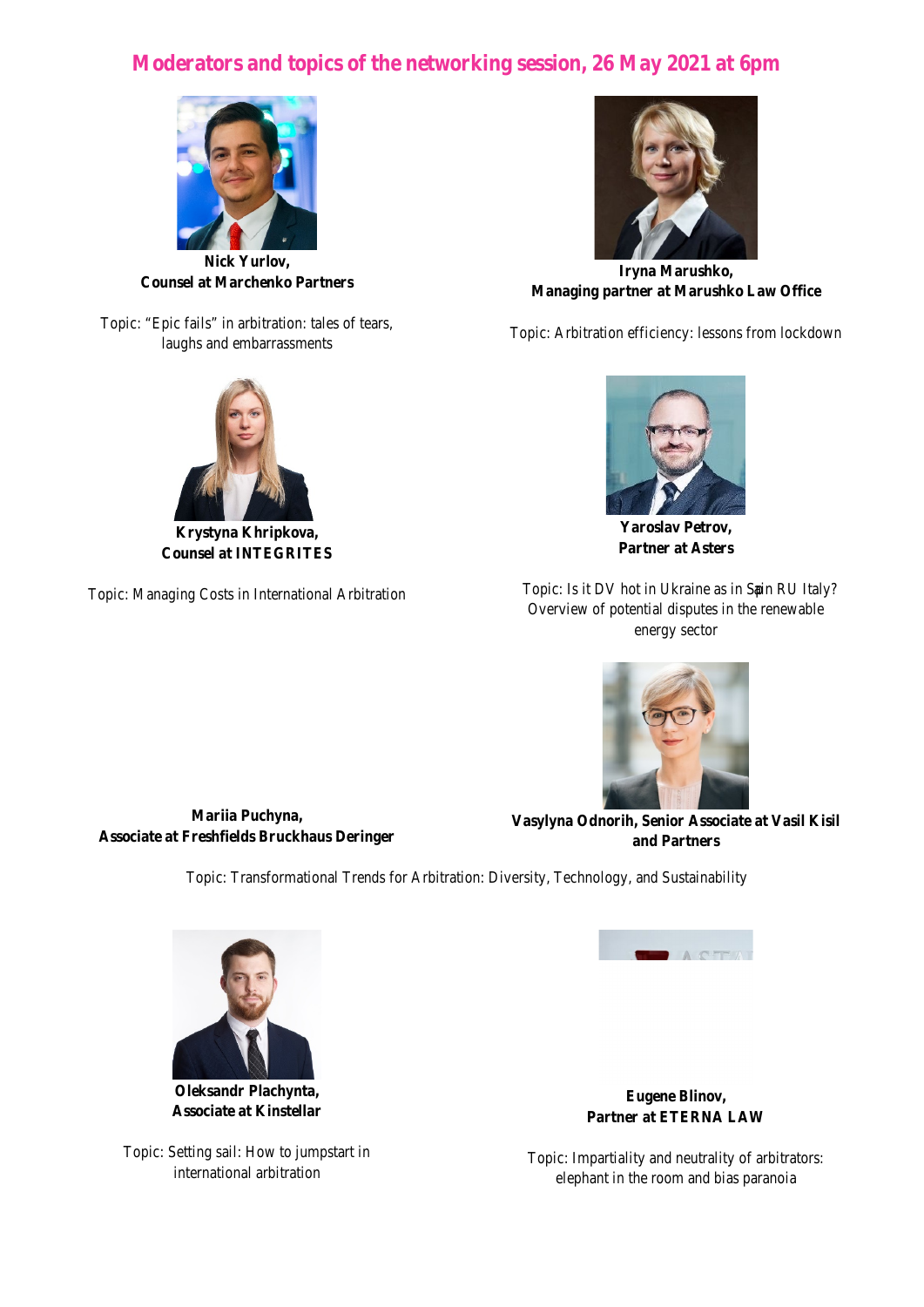

**Teresa Giovannini**

**Senior Counsel at LALIVE, Geneva**

Teresa Giovannini is a founding partner of LALIVE and now Senior Counsel specialising in international arbitration, as well as art law. She has participated in more than 200 international arbitrations, either *ad hoc*, in particular UNCITRAL, or administered by various institutions including AAA/ICDR, ICC, ICHEIC, ICSID, LCIA, SCC, Chamber of Commerce of Milan, Chamber of Commerce of Venice and Swiss Chambers (Geneva, Zürich and Ticino).

Teresa Giovannini is a member of the ICC Court of Arbitration and the ICC Commission on Arbitration and ADR since 1 July 2015. She was a member and vice-president of the LCIA Court from 2006 until 2011 and a member of the Arbitral Council of the Milan Chamber of Arbitration from 1997 to 2005.

She is currently a member of the global advisory board of the New York International Arbitration Centre (NYIAC), a member of the Council of the ICC Institute of World Business Law, the International Law Association Committee on Arbitration (Swiss Member), the Board of Directors of the American Arbitration Association, the Advisory Board of the Transnational Arbitration Association, the LCIA Company and the Club of Arbitrators of the Milan Chamber of National and International Arbitration. She furthermore presides the ICDR Committee on Ethics.



**Marc Henry**

**President of the French Arbitration Association, Partner at FTMS Avocats, Paris**

Marc Henry has been a lawyer in Paris for more than 30 years. He specializes in business litigation and arbitration (especially as an arbitrator). After 17 years of partnership in English and then American law firms, he joined FTMS Avocats, a prestigious French firm specializing in litigation and arbitration.

He is Doctor in Law and President of the French Arbitration Association. His PhD work on "The Duty of Independence of the Arbitrator" was published and awarded. He has a strong doctrinal involvement and is lecturing in several Master's courses in arbitration law and the art of advocacy.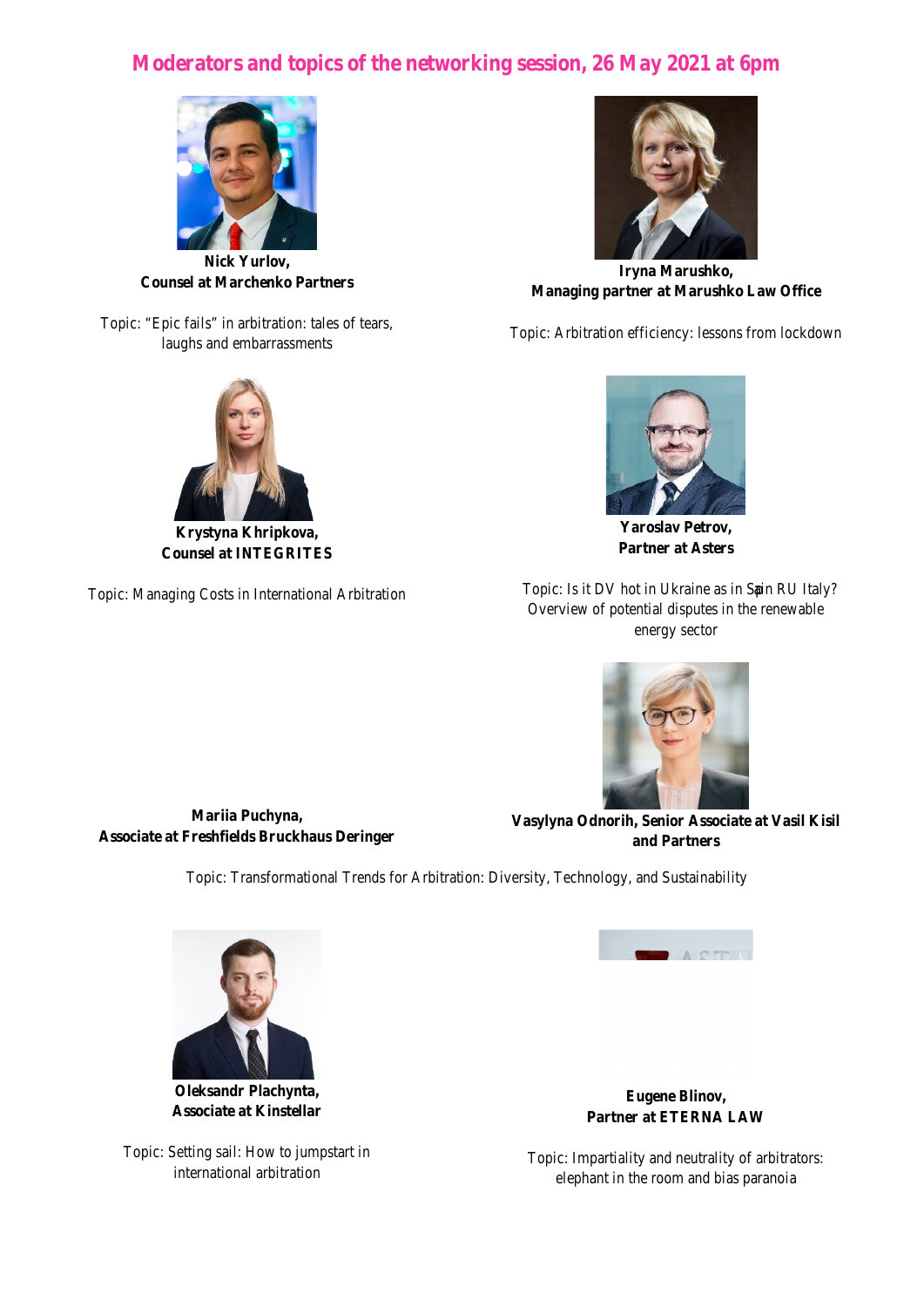### **Speakers of Session 3: Court assistance in taking of evidence in support of arbitration**



#### **Olexander Droug**

### **Partner at Sayenko Kharenko, UAA Board Member, Kyiv**

He is specializing in dispute resolution and restructuring with a special focus on arbitration and commercial litigation.

He advises local and foreign clients on all stages of dispute resolution proceedings, including in complex multi-jurisdictional proceedings involving Ukraine, UK, Cyprus, BVI, Switzerland, The Netherlands and other fora, as well as arbitration under arbitration rules of all major international arbitral institutions (LCIA, ICC, SCC), CIS-based arbitral institutions, ICSID Arbitration Rules and UNCITRAL Arbitration Rules. He also advises clients on obtaining and implementing interim relief, including in support of arbitration proceedings and litigation, as well as on recognition and enforcement in Ukraine of arbitral awards and foreign court judgments.

Olexander has represented the clients in the proceedings relating to banking, financial, securities, M&A, shareholders, trade, telecommunication, construction, aviation, product liability, as well as sports-related disputes. He also has significant experience in representing both lenders and borrowers in financial restructurings and related disputes.

Olexander regularly contributes to key legislation in the areas of arbitration, litigation and restructuring.



**Rémy Gerbay** 

**Partner at MoloLamken LLP, Washington D.C.**

He is an international arbitration lawyer whose practice focuses on cross-border commercial disputes, international investment disputes, as well as related litigation.

Trained in the U.K., U.S., France, and Switzerland, he represents clients across various sectors, including energy, infrastructure, transportation, pharma, banking, and telecommunications. He has experience with ICC, LCIA, UNCITRAL, Swiss Chambers, DIAC, and ICSID arbitration. He also sits as arbitrator.

Dr. Gerbay holds a (permanent) academic appointment at the University of London (Queen Mary), where he is the director of an LL.M. program in arbitration. A former Deputy Registrar of the LCIA, Dr. Gerbay is the author of leading treatises on LCIA arbitration and on arbitral institutions. He was appointed by the ICC Secretariat to the editorial board of the "ICC Dispute Resolution Bulletin," on which he currently serves.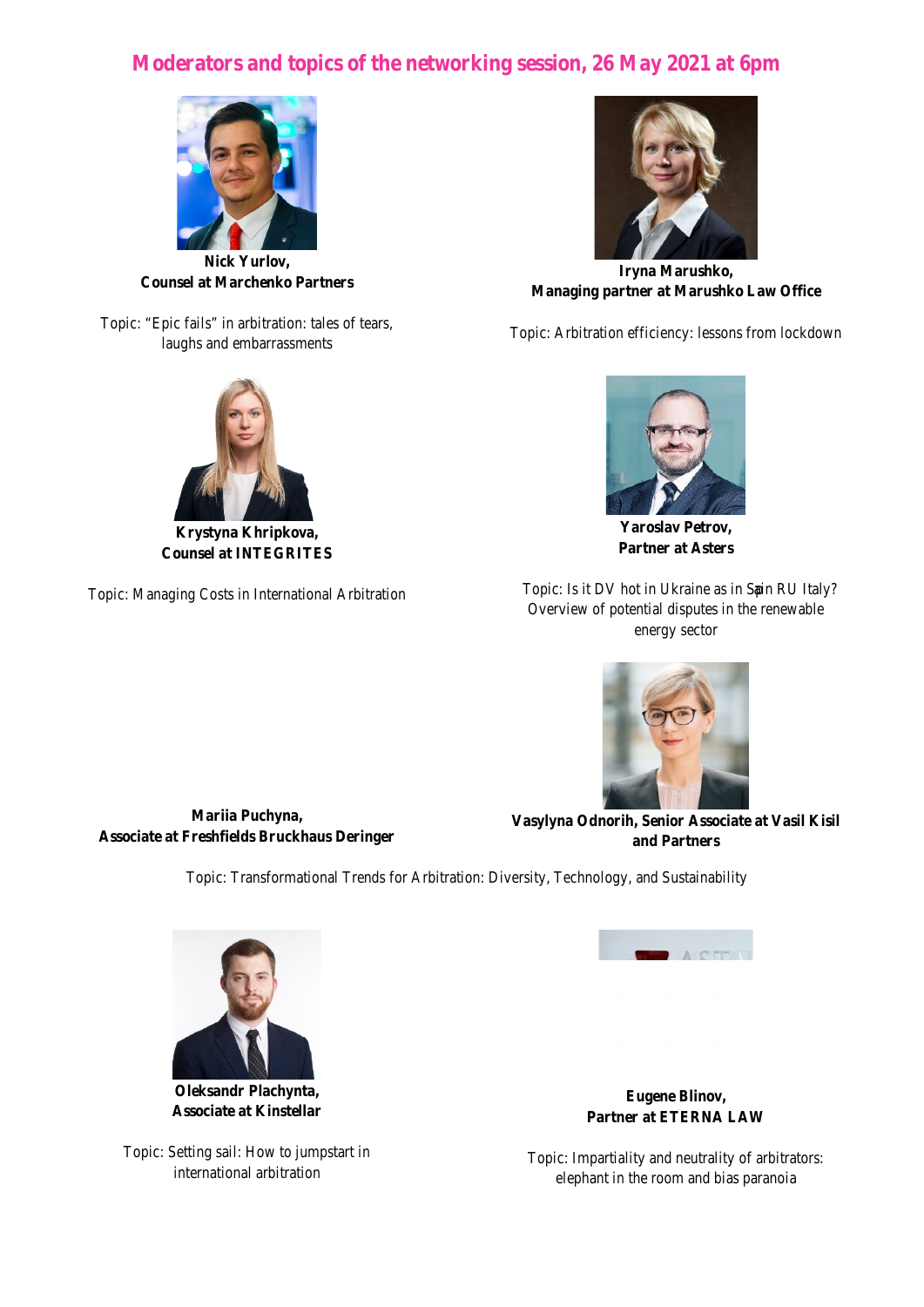

## **Iryna Moroz Partner at AGA Partners, Kyiv**

Iryna Moroz is a recognized expert in the field of international arbitration, international trade, and litigation.

Iryna's extensive expertise in dispute resolution practice includes handling complex commercial and investment arbitrations under the rules of SCC, ICC, ICSID as well as resolution of trade and maritime disputes in GAFTA, FOSFA, LMAA, RSA.

She advises clients on all issues of export contracts execution and international cargo transportation. Iryna handles the contracts of the largest Ukrainian and international trading companies.

She is the first Central and Eastern European lawyer, along with other partners, invited to lecture at GAFTA training and educational courses that deal with issues of international trade, dispute resolution, and shipment of goods under GAFTA arbitration procedures.

Iryna is admitted to the Ukrainian Bar and is member of the Chartered Institute of Arbitrators (MCIArb)



**Tetyana Nesterchuk** 

**Barrister at Fountain Court Chambers, London**

Tetyana is a barrister practicing in England and Wales for over 15 years. She regularly appears as an advocate in arbitrations and the English courts in all instances from the High Court to the Supreme Court. She also has extensive experience of sitting as an arbitrator so knows the rules of the arbitration game both from the trenches and as the tribunal. Her expertise is in general commercial arbitration and litigation focussing specifically on fraud and asset recovery.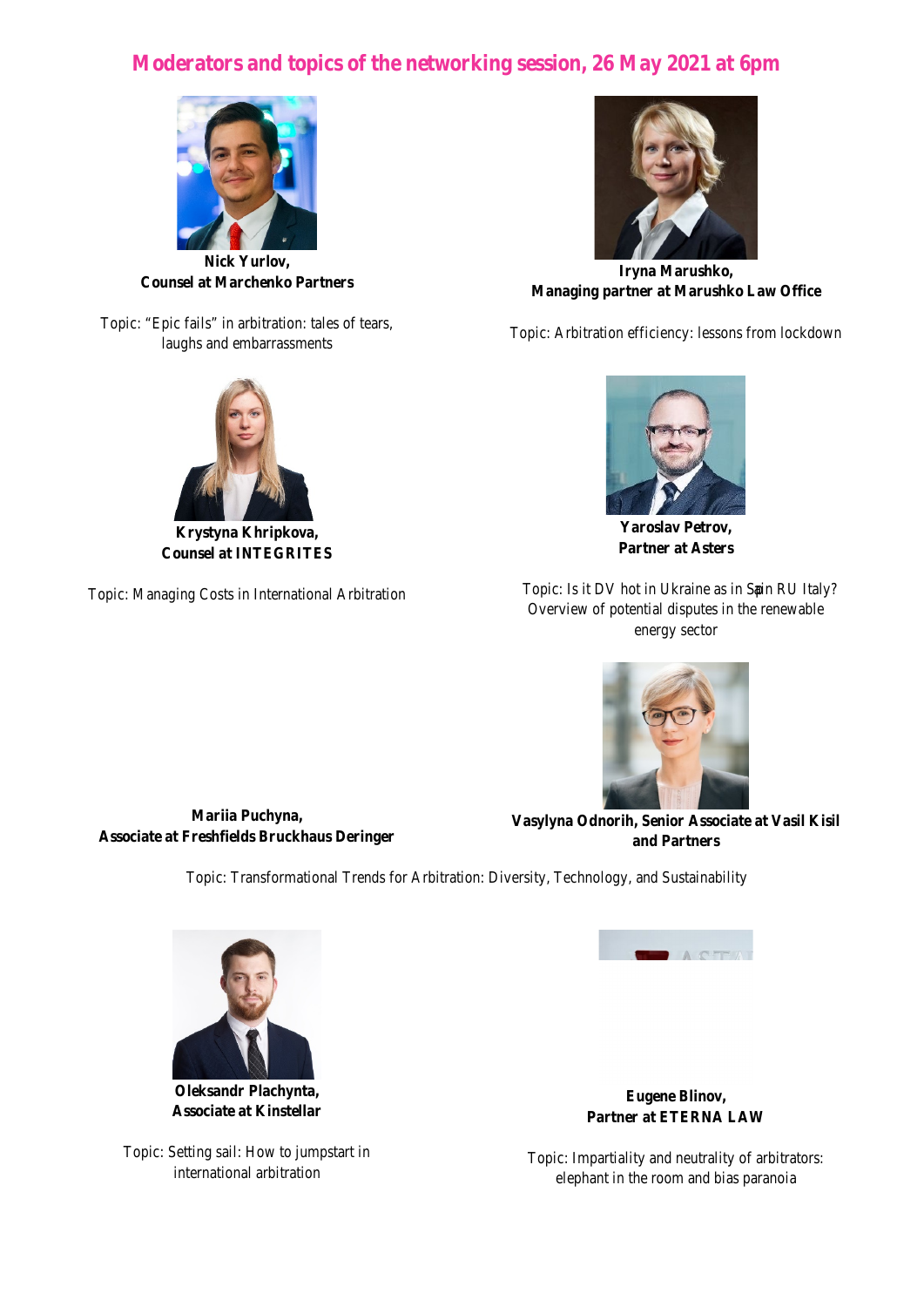

**Gabrielle Nater-Bass Partner at Homburger, Zurich**

With over 20 years of experience, she has acted as party counsel and arbitrator in numerous international commercial arbitration proceedings, ad hoc and institutional. She also regularly represents clients in investment treaty arbitrations and complex cross-border litigations.

Gabrielle Nater-Bass served as president of the Arbitration Court of the Swiss Chambers' Arbitration Institution (SCAI) from 2016 to 2020. She is a board member of the Swiss Arbitration Association (ASA), a member of the LCIA Court and co-chair of the ICCA-ASIL Task Force on Damages in International Arbitration.

Moreover, Gabrielle Nater-Bass is listed on the panel of arbitrators of the ICC national committee (Switzerland), the Hong Kong International Arbitration Centre (HKIAC) and the Singapore International Arbitration Centre (SIAC). She is a member of the SIAC Users Council, the advisory board of ArbitralWomen (former vice president) and the steering committee of the Equal Representation in Arbitration Pledge.

Gabrielle Nater-Bass received the Client Choice Award 2020 in the Switzerland: arbitration and ADR category.

She graduated from the University of Zurich in 1994 and holds an LLM degree from the University of Virginia School of Law. She publishes regularly in the field of international commercial arbitration and investment treaty arbitration.

## **Speakers of Debate: This house believes that a presumption of arbitrations without hearings will make arbitration great again**



**Wendy Miles QC**

**Twenty Essex, London**

Wendy is a specialist in international arbitration and dispute resolution with a focus on private and public international law. She brings over 25 years of

experience to matters across numerous sectors and has particular expertise in climate change and finance. Clients include a wide range of multinationals, including corporates, sovereign States and State entities and multilateral State organisations.

She accepts arbitral appointments ad hoc and under most major arbitral institutions. She has sat as arbitrator since 2005, as sole, co-arbitrator and chair under most major arbitral institutions. Wendy has been appointed by the United Kingdom to the ICSID Panel of arbitrators and ICSID Panel of conciliators effective from 10 November 2020.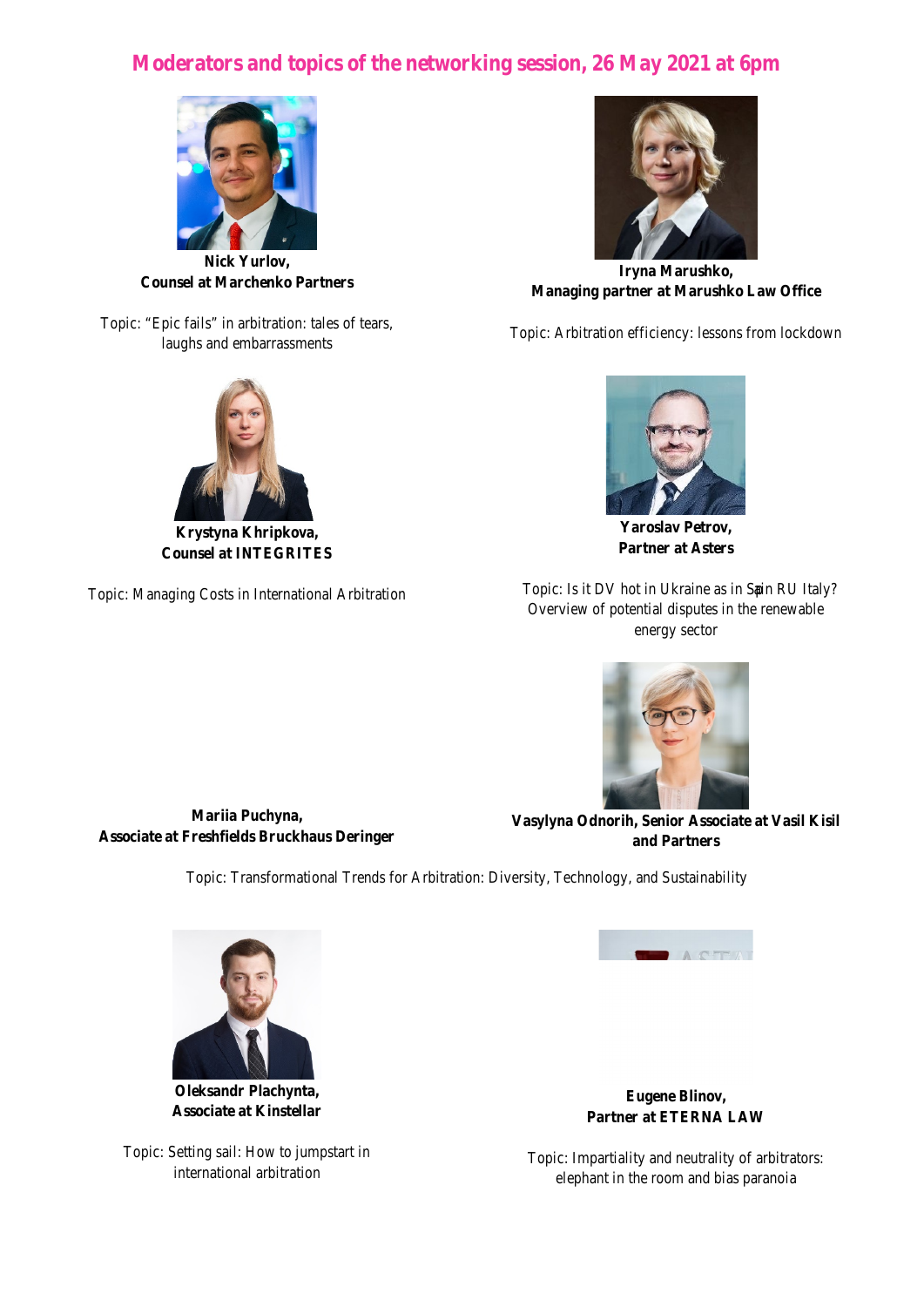

### **Noah Rubins QC**

**Head of the international arbitration group, Freshfields Bruckhaus Deringer, Paris**

Noah also leads the firm's CIS/Russia Dispute Resolution Group. Noah has advised and represented clients in arbitrations under ICSID, ICSID Additional Facility, ICC, AAA, SCC, LCIA, ICAC, and UNCITRAL rules. He specialises in investment arbitration, particularly under the auspices of bilateral investment treaties and the Energy Charter Treaty and has also practiced law in New York, Washington, Houston, and Istanbul. He has served as arbitrator in over 40 cases, including two investment treaty disputes adjudicated under the UNCITRAL Rules and one under the ICSID Rules.

Noah has published widely in the field of arbitration and is a frequent conference speaker. His publications include Investor-State Arbitration (2nd edition, with D. Wallace and B. Sabahi) and International Investment, Political Risk and Dispute Resolution: A Practitioner's Guide (2nd edition, with T. Nektarios Papanastasiou and S. Kinsella).



### **Dr. Patricia Shaughnessy**

### **Professor at Stockholm University, Stockholm**

Patricia Shaughnessy specializes in international disputes and commercial law at Stockholm University, where she created the Master of International Commercial Arbitration Law Program. Until 2019, she served as the Vice-Chair of the Board of the SCC Arbitration Institute, having been a Board member since 2005 and been a member of the drafting committees for the SCC Rules in 2007, 2010 and 2017. She served a government-appointed expert on the legislative committee for the 2019 revisions to the Swedish Arbitration Act.

Patricia acts as an arbitrator, expert, and consultant, and leads projects related to commercial law and dispute resolution in many countries. She is a member of the International Board of the Georgia International Arbitration Centre and the Tehran Regional Arbitration Centre. She has served as a judicial fellow at the US Supreme Court and practiced law for ten years in the US, specialized in commercial law and litigation. She publishes extensively and is a frequent speaker at leading universities and international conferences. For several years she has been listed in the Who's Who Legal International Arbitration and Thought-Leaders lists.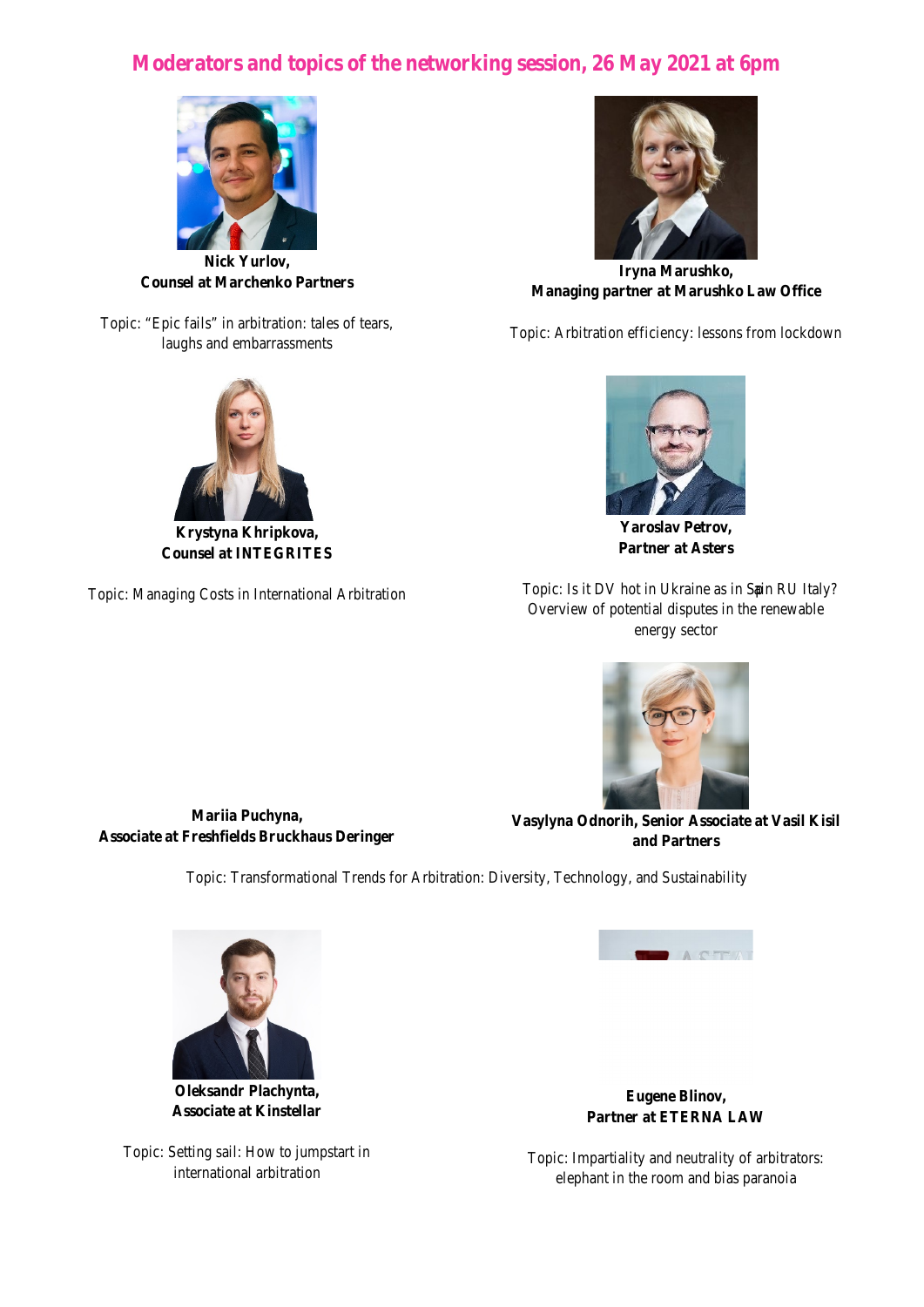### **Speakers of Session 4: Use of illegally obtained documents or materials as evidence in arbitration**



### **Artem Doudko**

**FCIArb, a solicitor-advocate, Partner and Head of Russia & CIS Disputes, London Disputes and Risk Practice, Osborne Clarke LLP, UAA Board Member, London**

Artem focuses on international arbitration and litigation involving Russian and/or CIS issues as well as advising Russian-speaking clients. Artem has a strong reputation and profile in his field and has been recognised as a Global Leader in the Who's Who Legal: Arbitration 2020 directory. Artem is identified as a Next Generation Partner and described as a "sharp-minded litigator" and as "very experienced in Russia and CIS-related arbitrations" in Legal500 UK 2020.

Artem is a member of the Board of the Ukrainian Arbitration Association. Artem is a member of the LCIA Court. Artem is a member of the ICC Commission on Arbitration and ADR representing ICC Russia. Artem is the Vice Chairman of the Board of the Russian Arbitration Association. Artem is a representative of the Anglo-Russian Law Association. Artem is a member of the executive committee of the Russia CIS Arbitration Network. Artem is a founder of "RYUMKA", a member of the London and Moscow committees of the Commercial Litigators' Forum ("CLF"), a member of the organising committee of the London International Disputes Week ("LIDW"), and a member of the Membership Committee of the Silicon Valley Arbitration & Mediation Center ("SVAMC").



**Markiyan Malskiy**

**PhD hab., attorney-at-law, MCIArb, Partner at Arzinger, Kyiv**

Markiyan Malskiy is a Partner, Co-Head of International Litigation and Arbitration Practice, Co-Head of Dispute Resolution Practice at Arzinger Law Firm.

He specializes in legal support of investment projects as well as dispute resolution, including international commercial and investment arbitration. He has vast experience in resolving corporate disputes in the energy sector, contractual disputes, sales and services, real estate & construction disputes, enforcement of foreign judgments and arbitral awards, real estate and M&A transactions. He was engaged in the settlement of over 300 disputes, including under the ICSID, ICC, SCC, UNCITRAL, LCIA and ICAC rules.

He is the author of four books, more than 100 scientific papers and more than 300 articles and commentaries.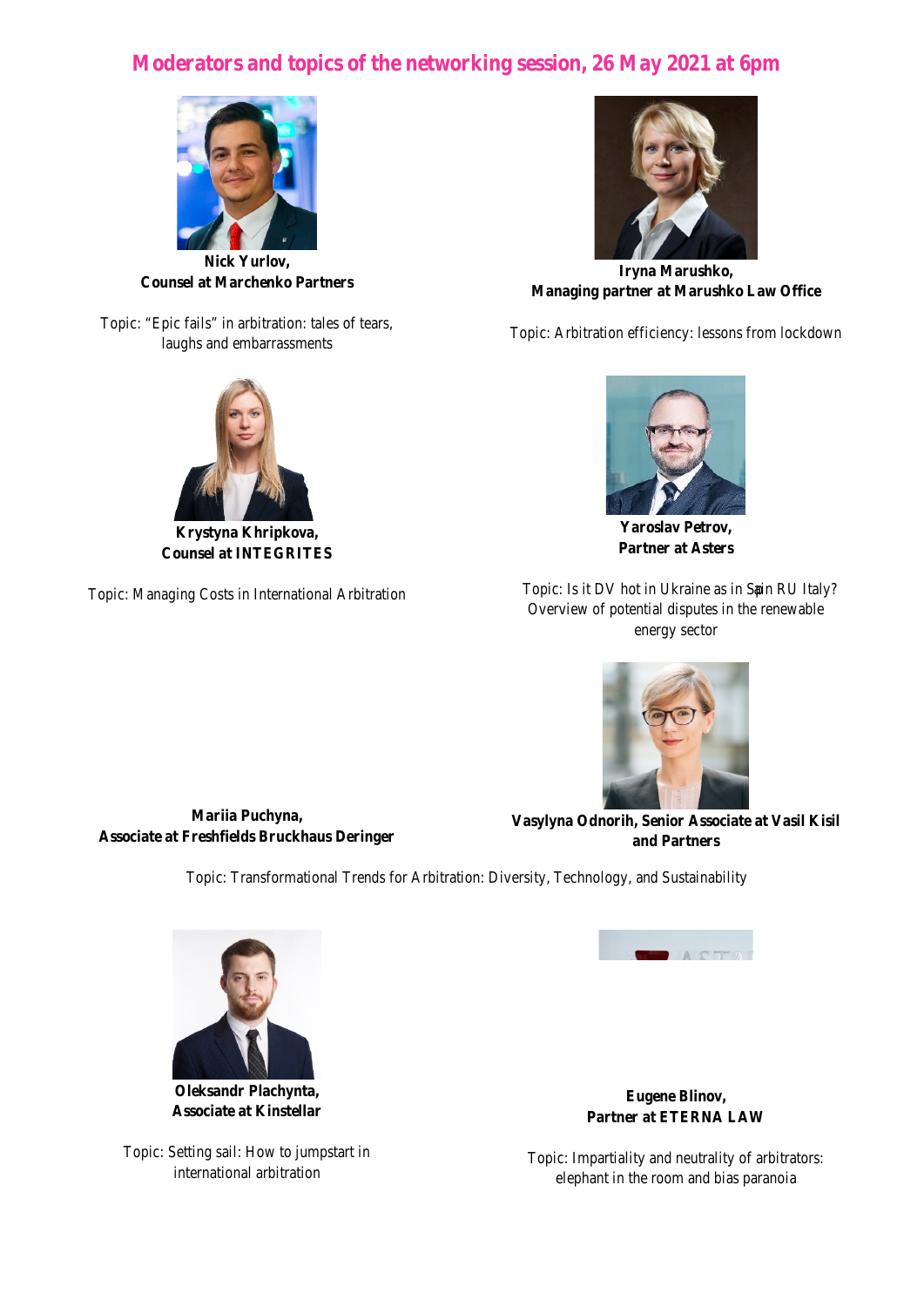

### **Irina Tymczyszyn**

### **Independent arbitrator, London**

Irina Tymczyszyn is an English solicitor-Advocate and an established international arbitration specialist. Over the past 20 years, Irina has acted as counsel and arbitrator in multiple international commercial arbitration proceedings seated around the world. She has considerable experience in multi-jurisdictional cross-border disputes specialising in investment and post-M&A disputes, shareholders' disputes, commodity trading, construction, energy and natural resources disputes.

Irina was qualified as an English solicitor in 2001 and has worked exclusively in the dispute resolution market for international law firms based in the UK and the US. She became a partner of a global US law firm in 2011 and retired from the partnership of a global law firm in February 2019 firm to set up Tymczyszyn Arbitration focussing on her career as a full-time international arbitrator. Irina received her first appointment as arbitrator in 2007 and to date has sat on arbitral panels and as sole arbitrator in a number of international commercial arbitrations under the ICC Rules, LCIA Rules and the SCC Rules.

Irina Tymczyszyn is fluent in English, Ukrainian and Russian, has working knowledge of German, and speaks basic French and Polish.



### **Khawar Qureshi QC**

### **Serle Court London, McNair Chambers, Qatar**

Khawar Qureshi QC specialises in Commercial Litigation, International Arbitration and International Law. He has undertaken arbitrations and litigation for and against commercial and state parties from more than 70 states.

In addition to his practice from Serle Court London, in 2008 together with senior members of the English Bar and the retired Law Lord the late Lord Slynn of Hadley, he established McNair Chambers, the first ever Barristers' chambers outside the UK in the Qatar Financial Centre. Khawar was appointed a Visiting Professor in Commercial Law at London University in 2006, a Deputy High Court Judge (civil) in 2013, a Bencher of Middle Temple in 2014 and was Chairman of TheCityUK Legal Services Group from 2010-2015. He has advised many state and foreign authorities on legislation and procedural reform relating to arbitration and commercial litigation matters.

In the past two years, he is the only advocate ever to have acted both for India, Pakistan and in high profile disputes between the two states in the International Court of Justice. Since 2018, he is the first English QC since 1963 to have been authorised to appear in the Courts of Kenya (for the DPP of Kenya) in the corruption cases against the Deputy Chief Justice Mwilu.